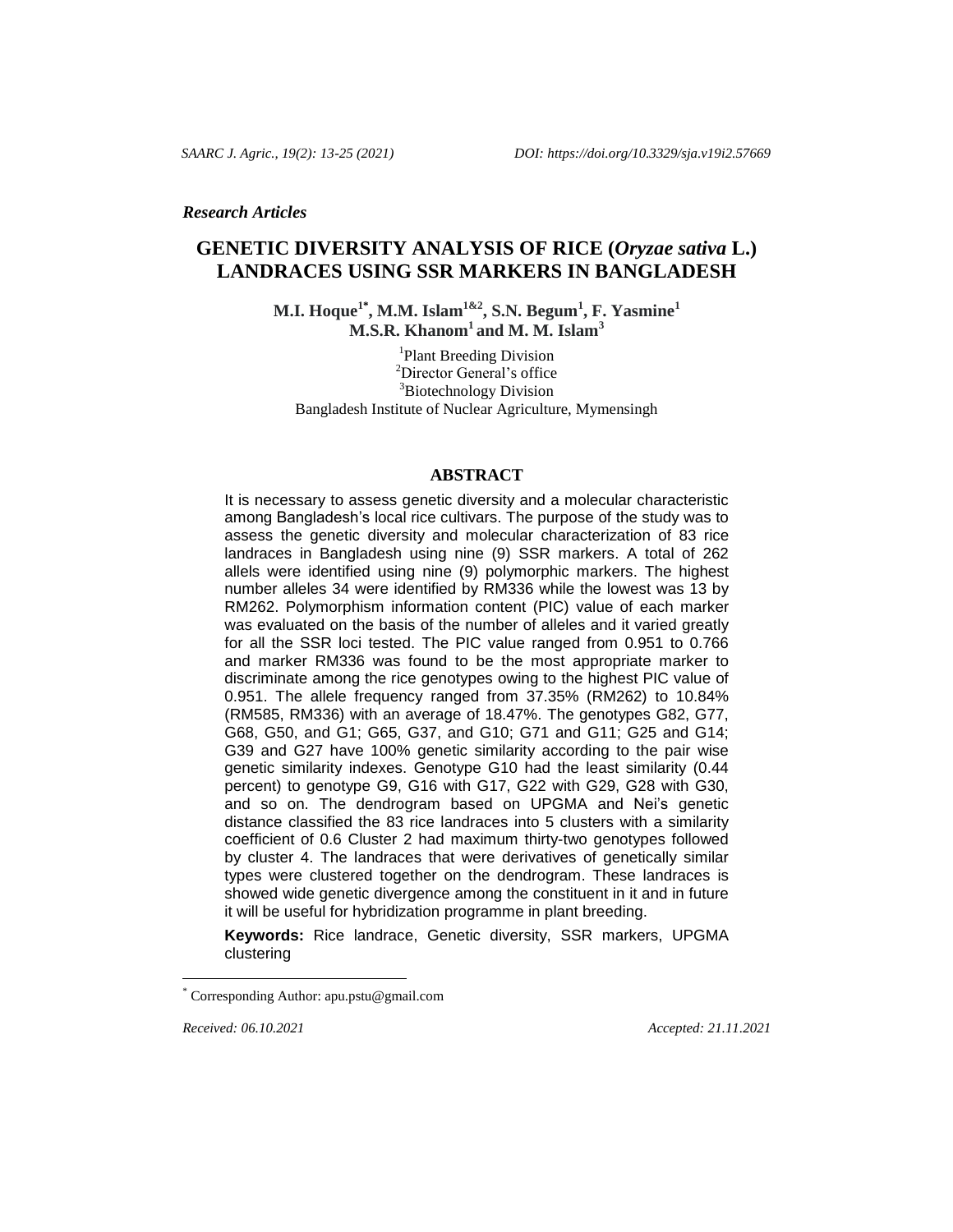## **INTRODUCTION**

Rice (*Oryza sativa* L.) is a major cereal crop farmed only for human use, and it is the primary source of nutrition for roughly half of the world's population (Ramkumar et al., 2010). South East Asia is one of the world's rice diversity hotspots (Singh et al., 2016). Rice landraces include a large number of useful genes that rice breeders can employ to improve the crop, and genetic heterogeneity exists among rice accessions, allowing for a wide range of agricultural improvements (Singh et al., 2015).

Bangladesh is already under strain from rising food demand as well as issues with agricultural land and water scarcity. Bangladesh has to enhance rice yields to fulfill the rising food demand brought on by population expansion. The world's largest rice Genebank, at IRRI (International Rice Research Institute) in the Philippines, has about 1,27,000 rice accessions and wild relatives (http://irri.org/ourwork/research/ genetic-diversity). The amount of scoreable morphological features used to quantify plant genetic diversity varies when compared to the number of biologically active genes. Furthermore, plant genomes typically contain a considerable quantity of repetitive DNA that is not expressed and does not contribute to plant physiological or morphological appearance. There are extremely few physical changes between very closely related plant kinds, which do not represent actual genetic differences at the DNA level. As a result, there is always a need to investigate polymorphism at the DNA level, which may serve as a marker of genetic variation. RFLP, RAPD, AFLP, microsatellites (SSR), and SNP are some of the molecular markers that have been produced. Simple sequence repeat (SSR) markers, are co-dominant, hyper variable, plentiful, and widely dispersed throughout the rice genome (Temnykh et al., 2001). Because microsatellites are technically easy, time saving, highly informative, and need a minimal amount of DNA, they have shown significant promise in genetic diversity, genome mapping, gene tagging, and marker-assisted selection (MAS). However, because of the influence of environmental factors, assessments based solely on plant phenotypes are not a trustworthy indicator of genetic difference. The development of PCR-based molecular marker technology has made it possible to measure genetic diversity in germplasm with very effective and reliable techniques (Chitwood et al. 2016). Microsatellite markers are currently available through a publicly accessible database or the published high-density linkage map (McCouch et al., 2002; IRGSP, 2005). A study reported that around 234 rice landraces and discovered five different groups that correlate to indica, aus, aromatic, temperate japonica, and tropical japonica rice (Amanda et al., 2004). They have a lot of variety as well, with 98 percent of loci polymorphic in the Aus group. The group has received less attention than the indica and japonica groups, despite their drought tolerance and early maturity. In Bangladesh, there are four different ecotypes of rice: Boro, Aus, Transplanted Aman, and Deep Water Aman.

Boro, Aman, and Aus landraces are among the indigenous rice varieties found in Bangladesh. Those landraces have a high level of adaptability but a low yield. During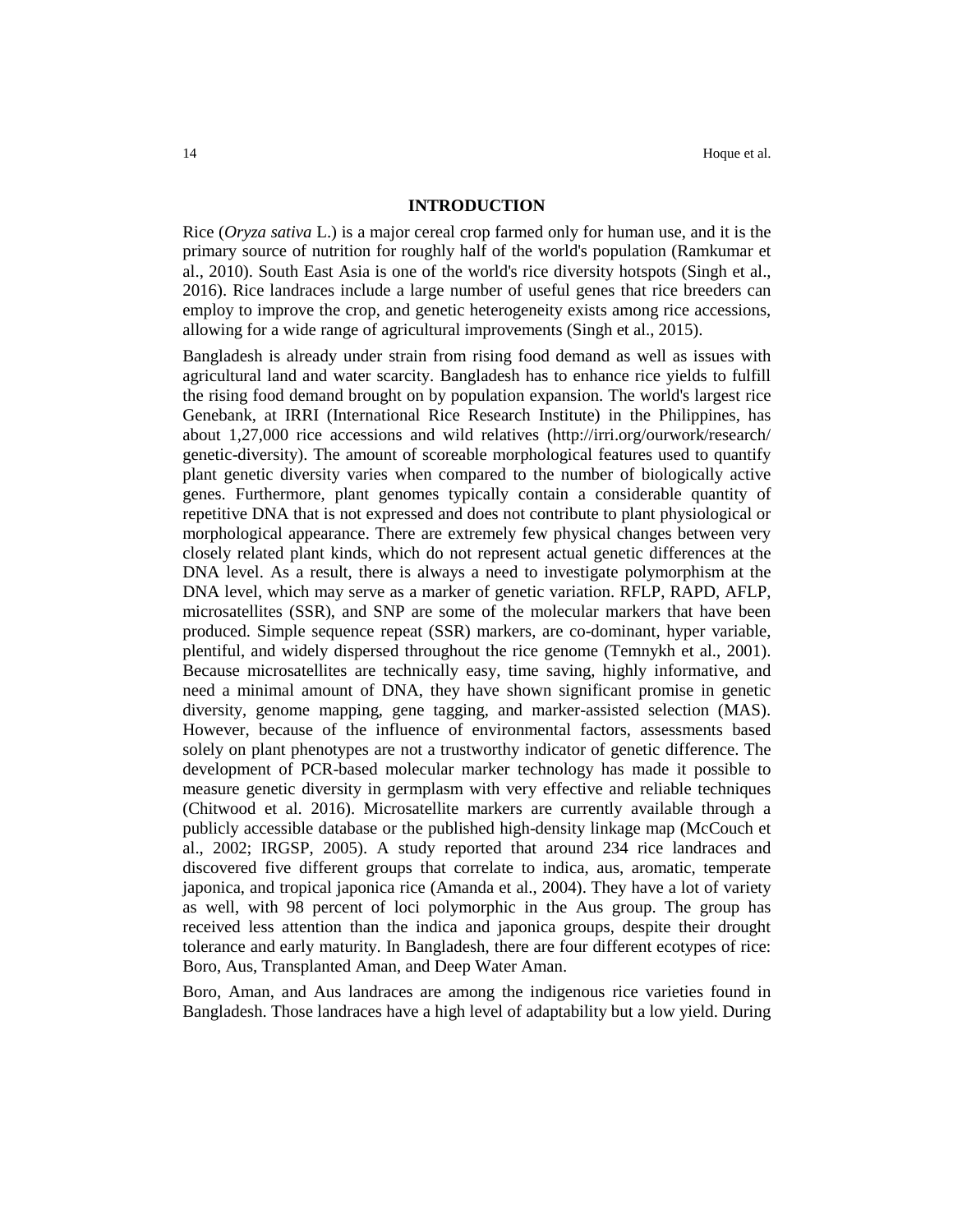the last 20 years, high yielding variants have gradually superseded the cultivation of these landraces. These landraces have adapted in various sections of the country, with some having exceptional quality, fineness, aroma, taste, and protein content (Dutta et al., 1998). As selection of plants based on genetic diversity has proven beneficial in various crops, precise information on the level of genetic variety among populations is critical in every crop development operation (Ananda and Rawat, 1984; De et al., 1988). As a result, the goals of this study were to evaluate the genetic richness and variation of 83 local rice genotypes, as well as to discover the genetic link between these genotypes for breeding purposes.

# **MATERIALS AND METHODS**

#### **Plant materials**

This study was conducted at pot yard and Molecular Laboratory of Plant Breeding Division, Bangladesh Institute of Nuclear Agriculture (BINA), Mymensingh from August to December 2020. Eighty-three rice landraces collected from different location of Bangladesh were used in this study as depicted in Table1.

| Sl.<br>No. | Germplasm name        | Collection<br>place | Collection<br>year | Sl.<br>No. | Source of origin | Collection<br>place | Collection<br>year |
|------------|-----------------------|---------------------|--------------------|------------|------------------|---------------------|--------------------|
| 1          | KuttimoraBirun        | Sherpur             | 2019               | 42         | Moyna shail      | Sunamganj           | 2019               |
| 2          | Dudh Binni            | Sherpur             | 2019               | 42         | Kashia Binni     | Mymensingh          | 2018               |
| 3          | Goa Mouri             | Sherpur             | 2019               | 44         | Chinishail-3     | Sherpur             | 2019               |
| 4          | Chaklashi             | Sherpur             | 2019               | 45         | Goabari          | Sherpur             | 2019               |
| 5          | Goar chara            | Sherpur             | 2019               | 46         | Marrygold        | Sherpur             | 2019               |
| 6          | Hashem Iri            | Sherpur             | 2019               | 47         | Lalkumri         | Sherpur             | 2019               |
| 7          | Lal Paijam            | Sunamganj           | 2018               | 48         | Porbot Jira      | Sherpur             | 2019               |
| 8          | Birui                 | Sherpur             | 2019               | 49         | Sentu-18         | Sherpur             | 2019               |
| 9          | <b>Shoragot Birun</b> | Sherpur             | 2019               | 50         | Sentu-19         | Sherpur             | 2019               |
| 10         | Aila gota             | Sherpur             | 2019               | 51         | Lalmatia         | Sherpur             | 2019               |
| 11         | BedhaBirun            | Sherpur             | 2019               | 52         | Faijam           | Sherpur             | 2019               |
| 12         | OjanaBirun            | Sherpur             | 2019               | 53         | Leda Binni       | Sherpur             | 2019               |
| 13         | Lal goarchara         | Sherpur             | 2019               | 54         | Hasa Shada       | Mymensingh          | 2018               |
| 14         | Kaijam                | Sherpur             | 2019               | 55         | Lal Chini shail  | Sherpur             | 2019               |
| 15         | Kotkoti               | Sunamganj           | 2018               | 56         | Peyarjat         | Sherpur             | 2018               |
| 16         | Lalcheng              | Sherpur             | 2019               | 57         | Shonajuri        | Mymensingh          | 2018               |
| 17         | Puti birun            | Sherpur             | 2019               | 58         | Mukta-10         | Mymensingh          | 2018               |
| 18         | Noli Goarchara        | Sherpur             | 2019               | 59         | Choto Sharnalota | Sherpur             | 2019               |
| 19         | Chanmoni              | Mymensingh          | 2018               | 60         | Motamorang       | Sherpur             | 2019               |

Table 1. List of plant materials used in this study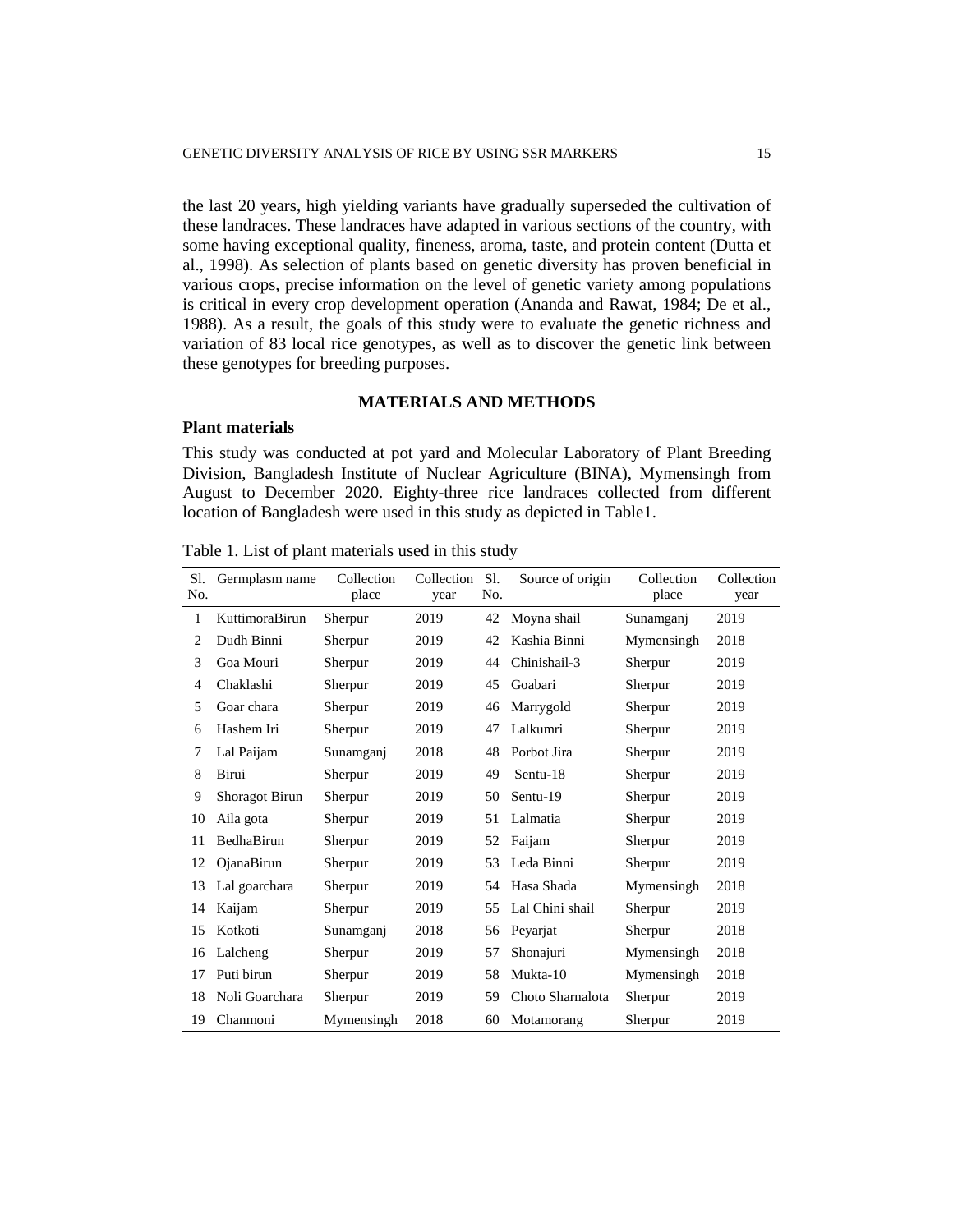| Sl.<br>No. | Germplasm name | Collection<br>place | Collection<br>year | Sl.<br>No. | Source of origin | Collection<br>place | Collection<br>year |
|------------|----------------|---------------------|--------------------|------------|------------------|---------------------|--------------------|
| 20         | Sentu-6        | Sherpur             | 2019               | 61         | Chapal           | Sherpur             | 2019               |
| 21         | Chapal-2       | Sherpur             | 2019               | 62         | Ful lota         | Sherpur             | 2019               |
| 22         | Lomba Ail      | Sherpur             | 2019               | 63         | Sentu-5          | Sherpur             | 2018               |
| 23         | Shada Paijam   | Sunamganj           | 2018               | 64         | Hashakalo        | Mymensingh          | 2019               |
| 24         | Birushail      | Sunamganj           | 2018               | 65         | Champa Mushuri   | Sherpur             | 2018               |
| 25         | Chini shail    | Sherpur             | 2018               | 66         | Madhobi lota     | Sherpur             | 2018               |
| 26         | Chenger muri   | Sunamganj           | 2018               | 67         | Sentu-16         | Sherpur             | 2019               |
| 27         | Sentushail     | Sherpur             | 2019               | 68         | Nagra            | Sherpur             | 2019               |
| 28         | Chinigura      | Sunamganj           | 2018               | 69         | Gobinda          | Sherpur             | 2019               |
| 29         | Shong Binni    | Sherpur             | 2018               | 70         | Sentu-9          | Sherpur             | 2018               |
| 30         | Champa mushuri | Sherpur             | 2019               | 71         | Sentu-11         | Sherpur             | 2019               |
| 31         | Bashiraj       | Natore              | 2019               | 72         | Tulshimala       | Sherpur             | 2018               |
| 32         | Gandhishail    | Sunamganj           | 2018               | 73         | Sentu-17         | Sherpur             | 2018               |
| 33         | BoroAbji       | Sunamganj           | 2018               | 74         | Hashashada       | Mymensingh          | 2018               |
| 34         | Malai reti     | Sherpur             | 2019               | 75         | Laldinga         | Sherpur             | 2018               |
| 35         | Deshi-32       | Sunamganj           | 2018               | 76         | Goatibinni       | Sherpur             | 2019               |
| 36         | Moynashail     | Sunamganj           | 2018               | 77         | Sentu-18         | Sherpur             | 2019               |
| 37         | Maloti         | Sunamganj           | 2018               | 78         | Porabinni        | Sherpur             | 2019               |
| 38         | Chollish       | Sunamganj           | 2018               | 79         | Ranishail        | Sherpur             | 2019               |
| 39         | Paijam         | Gopalganj           | 2019               | 80         | Shonajuri        | Mymensingh          | 2019               |
| 40         | Sentu gold     | Sherpur             | 2019               | 81         | Bishali Binni    | Sherpur             | 2019               |
| 41         | Markabinni     | Sherpur             | 2019               | 82         | Kalo Birun       | Sunamganj           | 2019               |
|            |                |                     |                    | 83         | Fulkainja        | Sherpur             | 2019               |

# **Genomic DNA extraction**

DNA was extracted from leaf tissues of 21 days old seedling following Cetyl Trimethyl Ammonium Bro-mide (CTAB) method (Doyle and Doyle 1987).

#### **Primer selection and DNA amplification**

To detect DNA for differentiating the tested rice landraces using nine SSR markers were used (Table 2). Before the selection of nine polymorphic markers, marker surveys were conducted with 120 SSR markers and nine markers were chosen according to their polymorphic bands (Fig. 1).

PCR analysis was carried out in a 10 μl reaction sample including 1 μl DNA template, 5 μl of master mix, 2 μl nuclease free water, and 1 μl each of forward and reverse primers (Siddique et al., 2016b) utilizing a Biometra T3 thermal cycler (Analytik Jena GmbH Co, Germany) with a single 96-well plate. After initial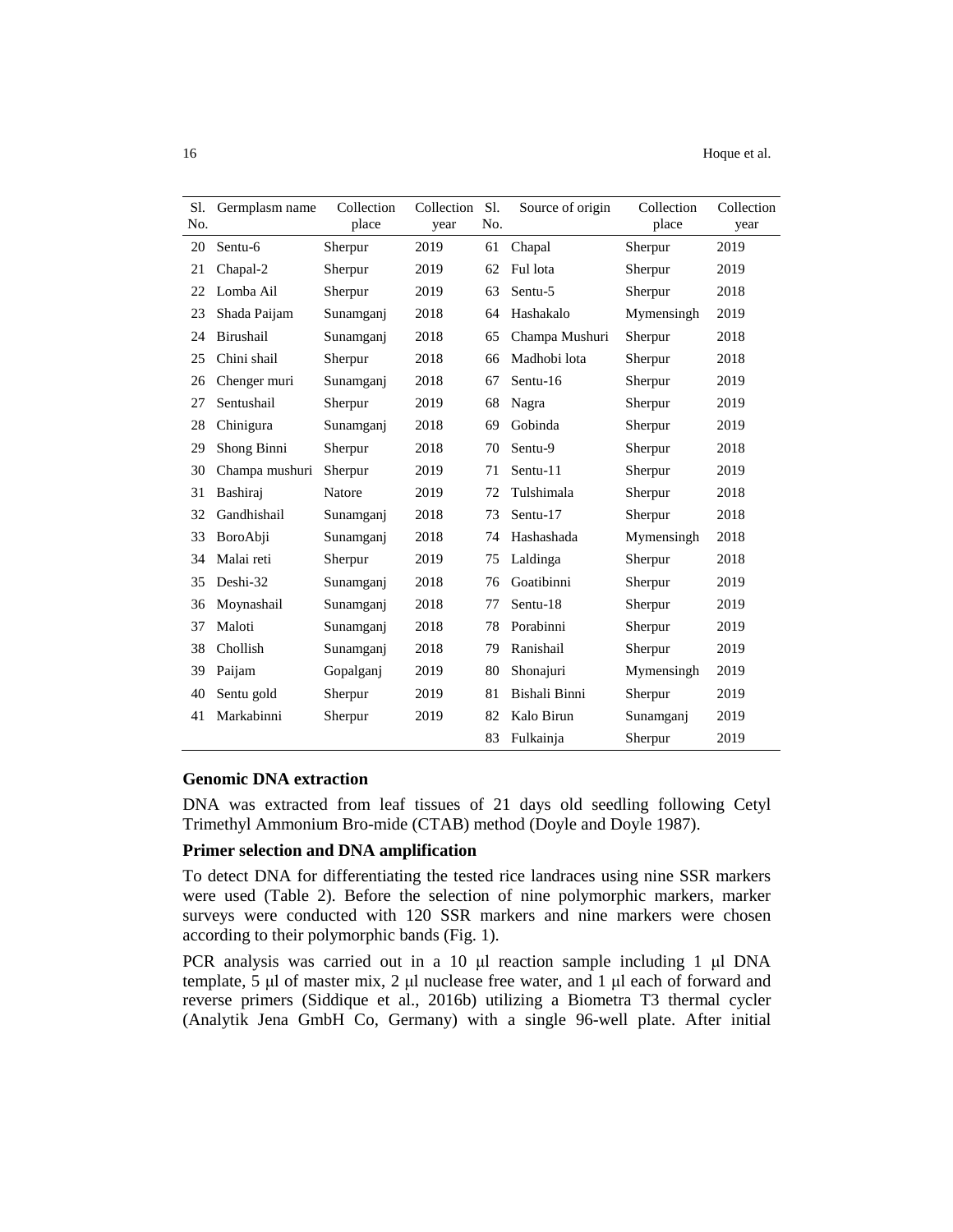denaturation for five minutes at 94°C, Each cycle consisted of one minute denaturation at 94°C, one minute annealing at 55°C, and two minutes extension at 72 $^{\circ}$ C, with a final extension of seven minutes at 72 $^{\circ}$ C at the end of 35 cycles (Siddique et al., 2016b) and amplified products were stored at  $(-)4^0C$  until further use. For high throughput manual genotyping, the PCR products were electrophoresed on an 8 percent polyacrylamide gel using mini vertical polyacrylamide gels (CBS Scientific Co. Inc., USA). Depending on the allele size, 2μl of amplification products were resolved by running gel in 1x TBE buffer for 2-2.5 hours at roughly 80 volts and 400 mA current. The gels were stained with ethidium bromide at a concentration of 0.5 mg/ml and recorded with the Whatman Biometra gel Documentation System (prod nr: 1603209) employed microsatellite or simple sequence repeat (SSR) markers for DNA analysis (Temnykh et al., 2001; McCouch et al., 2002)

| Locus        | Amplicon<br>Repeat |                                  | Sequence                       | Annealin         |  |
|--------------|--------------------|----------------------------------|--------------------------------|------------------|--|
| name         | size range         | motif                            |                                | $\mathbf{g}$     |  |
|              | (bp)               |                                  |                                | temperatu        |  |
|              |                    |                                  |                                | re $(^{\circ}C)$ |  |
| RM493        | 211                | $\left( \text{CTT} \right)^9$    | Forward:TAGCTCCAACAGGATCGACC   | 55               |  |
|              |                    |                                  | Reverse: GTACGTAAACGCGGAAGGTG  |                  |  |
| <b>RM248</b> | 102                | $\left( \text{CT}\right)^{25}$   | Forward:TCCTTGTGAAATCTGGTCCC   | 55               |  |
|              |                    |                                  | Reverse: GTAGCCTAGCATGGTGCATG  |                  |  |
| RM262        | 154                | $\left( \text{CT}\right) ^{16}$  | Forward :CATTCCGTCTCGGCTCAACT  | 55               |  |
|              |                    |                                  | Reverse:CAGAGCAAGGTGGCTTGC     |                  |  |
| RM7075       | 155                | $\left(\text{ACAT}\right)^{13}$  | Forward:TATGGACTGGAGCAAACCTC   | 50               |  |
|              |                    |                                  | Reverse:GGCACAGCACCAATGTCTC    |                  |  |
| RM224        | 157                | $(AAG)^8$<br>$(AG)^{13}$         | Forward: ATCGATCGATCTTCACGAGG  | 55               |  |
|              |                    |                                  | Reverse:TGCTATAAAAGGCATTCGGG   |                  |  |
| <b>RM551</b> | 192                | $(AG)^{18}$                      | Forward:AGCCCAGACTAGCATGATTG   |                  |  |
|              |                    |                                  | Reverse:GAAGGCGAGAAGGATCACAG   | 55               |  |
| <b>RM585</b> | 233                | ${\rm (TC)}^{45}$                | Forward:CAGTCTTGCTCCGTTTGTTG   |                  |  |
|              |                    |                                  | Reverse:CTGTGACTGACTTGGTCATAGG | 55               |  |
| RM3412b 211  |                    | $(TA)^{34}$                      | Forward:TCATGATGGATCTCTGAGGTG  | 55               |  |
|              |                    |                                  | Reverse:GGGAGGATGCACTAATCTTTC  |                  |  |
| <b>RM336</b> | 154                | $\left( \text{CTT} \right)^{18}$ | Forward:CTTACAGAGAAACGGCATCG   | 55               |  |
|              |                    |                                  | Reverse:GCTGGTTTGTTTCAGGTTCG   |                  |  |

Table 2. List of the nine simple sequence repeat (SSR) markers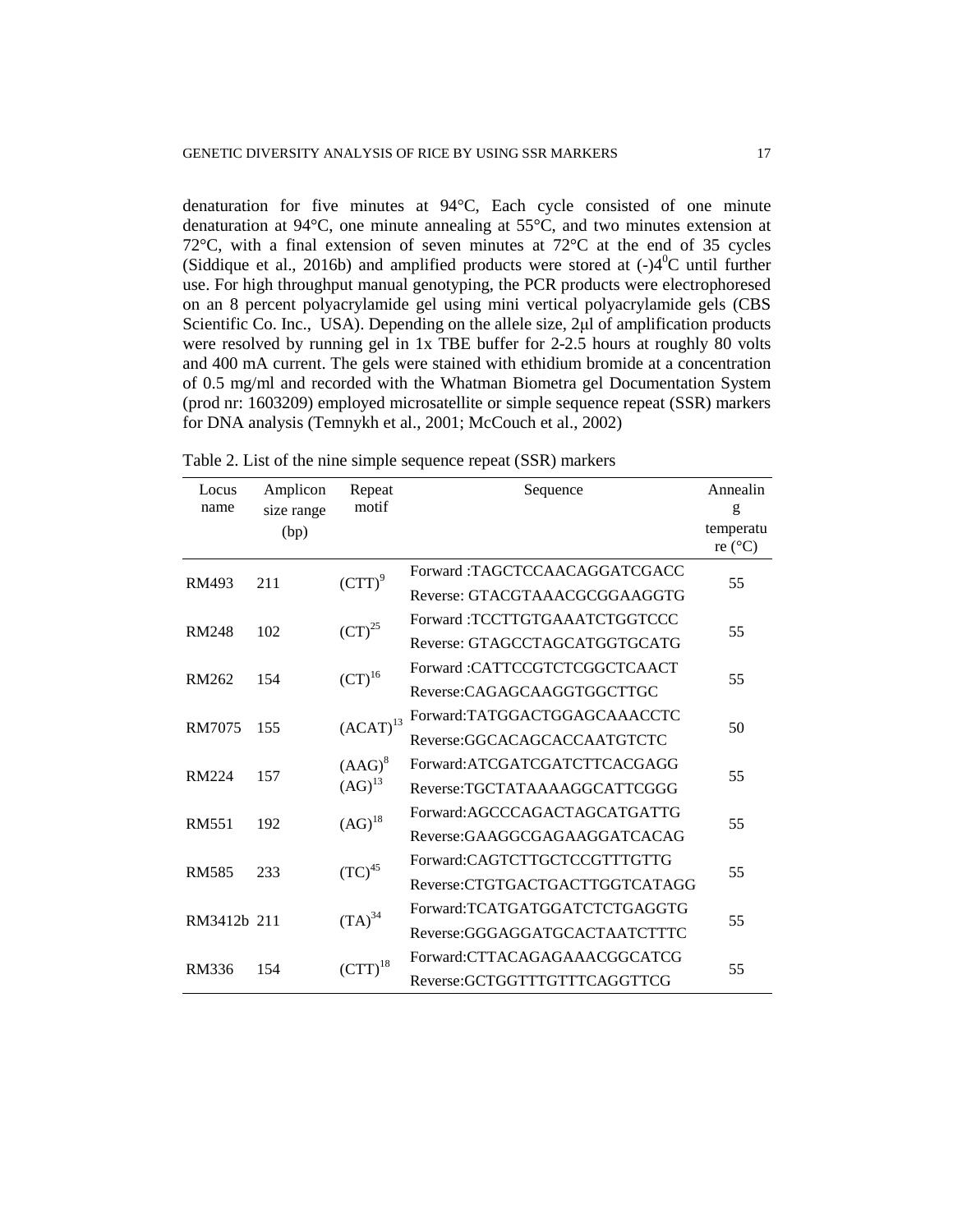#### **Analysis of SSR data**

Using the Alpha-EaseFC 5.0 program, the size of each amplified allele was measured in base pairs. Power Marker version 3.25 was used to calculate summary statistics such as the number of alleles per locus, major allele frequency, gene diversity, and polymorphism information content (PIC) values (Liu and Muse, 2005). For analysis with NTSYSpc version 2.1, the allele frequency data from Power Marker was exported in binary format (allele presence=1 and allele absence=0) (Rohlf, 2002). A similarity matrix was created using the Dice coefficient in the Simqual subprogram, followed by cluster analysis using the UPGMA (unweighted pair group technique using arithmetic mean) clustering algorithm implemented in NTSYS-pc in the SAHN subprogram.

#### **RESULTS AND DISCUSSIONS**

SSR markers are widely used for fingerprinting and diversity studies on rice cultivars and wild relatives due to its high polymorphic rates, which can be identified even at individual levels (Nei et al., 2002; Nagaraju et al., 2002).

The nine micro-satellite markers effectively amplified 83 rice landraces, with primer pairs referred to as loci and DNA bands referred to as alleles. A total of 262 alleles were detected using nine micro-satellite markers across 83 rice landraces.

The highest average band size was found for RM585 (233) followed by RM493 (211), and RM3412b (205). Among the nine SSR markers, the highest number of alleles (34) was found for RM336followed by RM248 (33) and RM585 (32). Previously, a similar number of microsatellite markers were utilized as a subset for *O. sativa* genetic diversity study (Siddique et al., 2016a). The polymorphism information content (PIC) values ranged from 0.951 (RM336) to 0.766(RM262), with an average of 0.90. PIC values of 0.34-0.88 (Thomson et al., 2007), 0.65-0.91 (Siddique et al., 2014) and 0.59-0.90 (Siddique et al., 2016b) are comparable to recent estimates of microsattelite analyses in rice. The PIC values for other markers were 0.910(RM493), 0.844 (RM7075), 0.913(RM224) and 0.926 (RM551), respectively (Table3). This study's mean PIC value was higher than Ravi et al., (2003)'s PIC value of 0.578 in an earlier study of rice cultivars, landraces, and wild relatives. This could mean that the genotypes utilized in this investigation were more varied. Using SSR markers in rice, Panaud et al. (1996) found substantial genetic similarity among landraces of common geographic origin and low genetic similarity among landraces of various geographic origins. PIC value revealed RM336 as the best marker. Because of its low PIC value, RM262 can be regarded the least potent marker. According to the findings, the examined rice landraces have a significant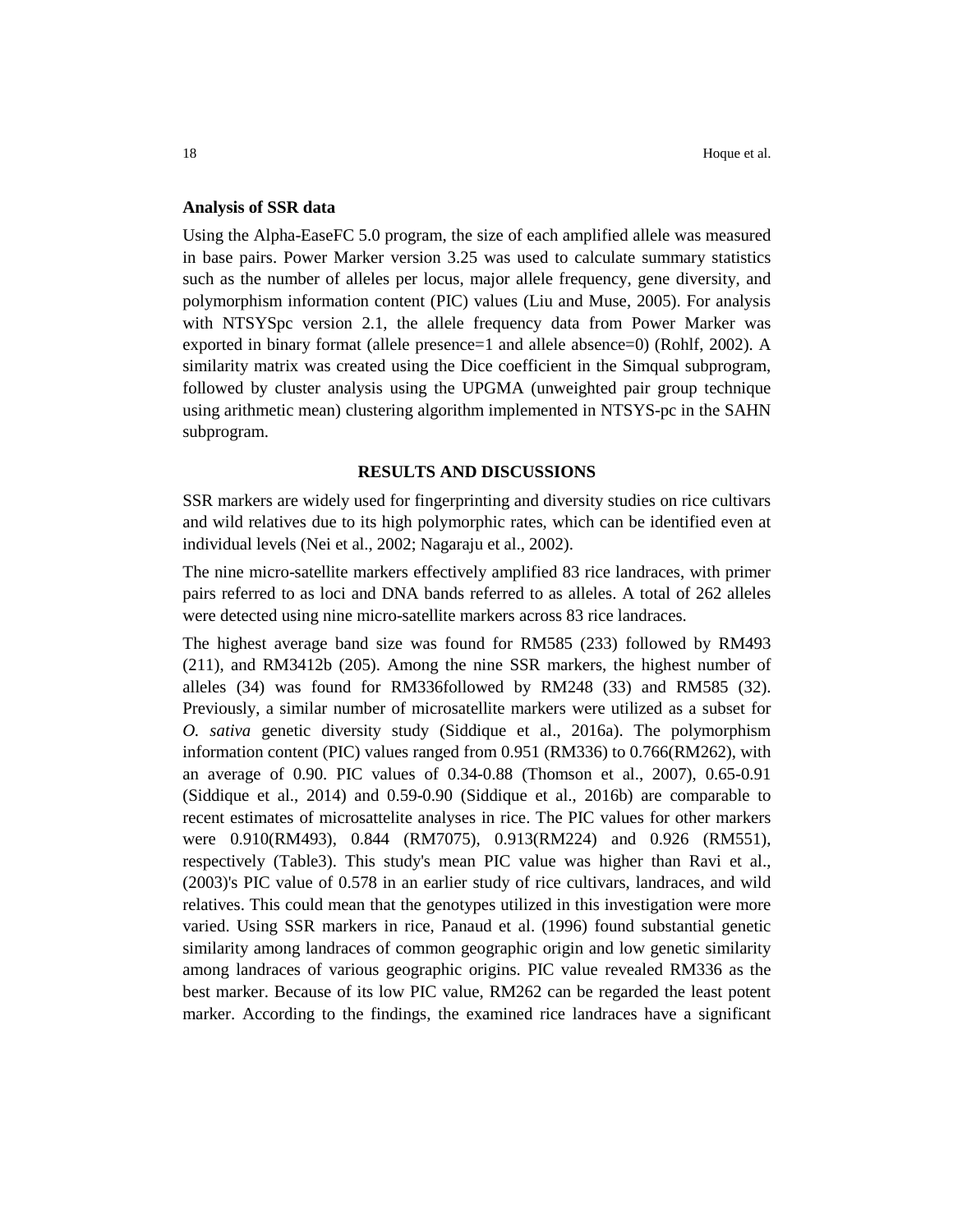degree of heterozygosis, which is very obvious. Figure 1 shows the polymorphism survey of some SSR marker of two landraces. The allele frequency ranged from 37.35% (RM262) to 10.84% (RM585, RM336) with an average of 18.47%. Gene diversity varied from 0.95 to 0.78 and their average value was 0.91, which also indicated the presence of adequate genetic diversity (Table 3). Figure 2 and 3 shows the DNA profiles of 83landraces with SSR marker RM493 and RM262 respectively.

| Locus name   | No. of allele | Allele frequency $(\%)$ | Gene diversity | <b>PIC</b> |
|--------------|---------------|-------------------------|----------------|------------|
| RM493        | 27            | 0.2169                  | 0.9154         | 0.9106     |
| <b>RM248</b> | 33            | 0.1084                  | 0.9531         | 0.9512     |
| RM262        | 13            | 0.3735                  | 0.7891         | 0.7660     |
| RM7075       | 16            | 0.2530                  | 0.8585         | 0.8443     |
| <b>RM224</b> | 25            | 0.2048                  | 0.9186         | 0.9139     |
| RM551        | 26            | 0.1205                  | 0.9310         | 0.9269     |
| <b>RM585</b> | 32            | 0.1084                  | 0.9496         | 0.9474     |
| RM3412b      | 28            | 0.1687                  | 0.9369         | 0.9338     |
| RM336        | 34            | 0.1084                  | 0.9537         | 0.9518     |
| Mean         | 26            | 0.1847                  | 0.9118         | 0.9051     |

Table 3. Allele number, size, frequency, genetic diversity and PIC of 83 rice landraces for nine micro-satellite markers



Figure 1. Partial view of gel pictures of primer survey for some primers of two rice landraces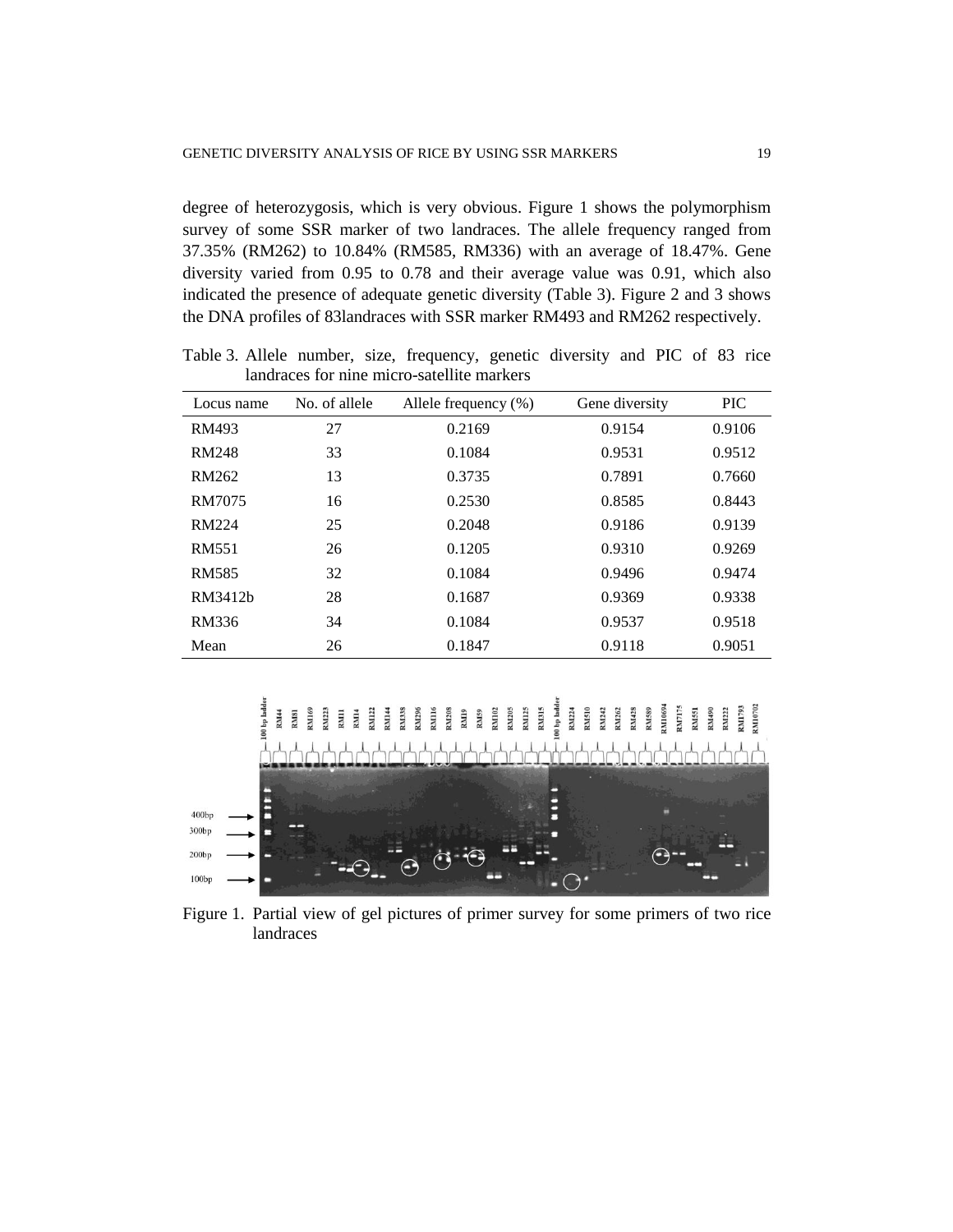

Figure 2. DNA profile of 83 rice landraces with RM493



Figure 3. DNA profile of 83 rice landraces with RM262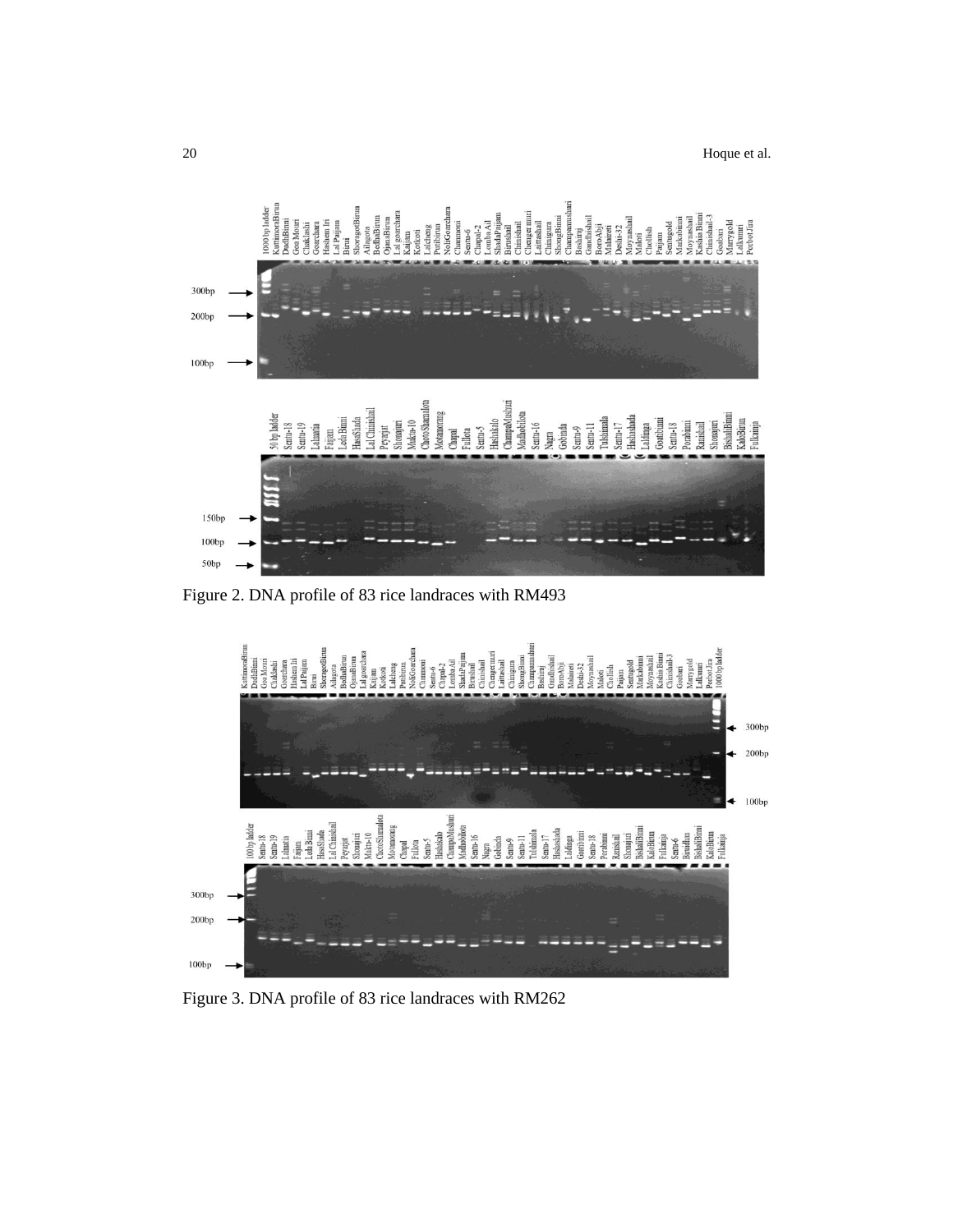#### **Similarity matrix**

The genetic similarity was calculated using SSR-derived data (Fig. 4). The level of relatedness among the genotypes investigated was determined using the similarly matrix. Across all 83 genotypes, pair-wise estimations of similarity varied from 0.00 to 1.00. Using molecular markers, Saini et al. (2004) discovered similar levels of similarity co-efficient among 18 basmati and non-basmati types. Using microsatellite markers, Siwach et al. (2004) discovered a higher level of similarity between basmati and non basmati long-grain indica rice types, ranging from 0.67 to 0.91. Intraspecific variation in the germplasm utilized could be one of the explanations for the high level of similarity observed in the current and earlier investigations. The genotypes G82, G77, G68, G50, and G1; G65, G37, and G10; G71 and G11; G25 and G14; G39 and G27 have 100% genetic similarity according to the pair wise genetic similarity indexes. When the examined loci were considered, genotypes that were 100 percent similar to each other were discovered to be duplicates. Deepa and Patnai-23 were also discovered as duplicates by Sajib et al. (2012). The study's findings revealed that genotype G10 had the least similarity (0.44 percent) to genotype G9, G16 with G17, G22 with G29, G28 with G30, and so on. Based on the findings of marker-assisted diversity analysis, accessions that are genetically distant (such as Lalchengand Putibirun; Shong Binni and Lomba Ail; Chiniguraand Champa mushuri; Shoragot Birunand Puti Biruin) could be chosen as parents for future breeding projects. This could promote diversity, leading to a high productivity index in terms of increased output and overall quality.

#### **Genetic distance-based analysis**

The genotypes were grouped into a dendrogram using cluster analysis (Nei, 1972). Nine markers were used to group the 83 rice landraces into five broad groups based on the dendrogram. All the genotypes could be recognized with ease. With a coefficient of 0.6, the UPGMA cluster analysis grouped the rice genotypes into five primary clusters, with similarity coefficient values ranging from 0.08 to 1.0. Cluster 2 had 31 landraces and was the largest of the five clusters, followed by cluster 4, which had 30 landraces; cluster 3 had 11 landraces; cluster 1 had 6 landraces; and cluster 5 had five landraces (Fig. 5). The landraces that were derivatives of genetically similar types were clustered together on the dendrogram. In a rice improvement breeding effort, genetically distinct landraces could be utilized as parents in a cross-breeding program to generate genetic variety and transgressive segregants.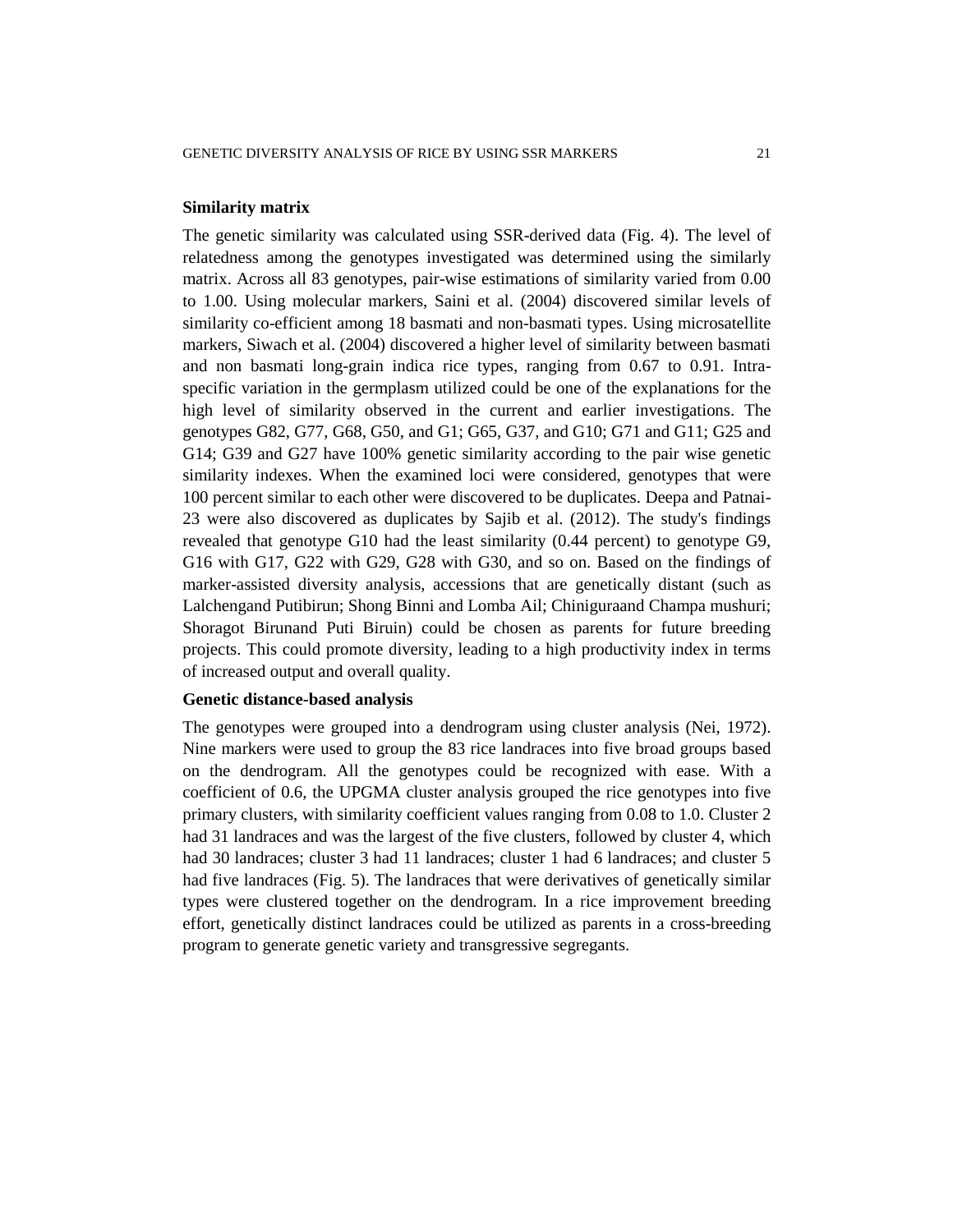

Figure 4. Nei's coefficients of similarity among 83 rice genotypes

**Legend:** G1-Kuttimora Birun, G2-Dudh Binni, G3-Goa Mouri, G4-Chaklashi, G5-Goar chara, G6- Hashem Iri, G7-Lal Paijam, G8-Birui, G9-Shoragot Birun, G10-Aila gota, G11-Bedha Birun, G12- Ojana Birun, G13-Lal goarchara, G14-Kaijam, G15-Kotkoti, G16-Lalcheng, G17-Puti birun, G18-Noli Goarchara, G19-Chanmoni, G20-Sentu-6, G21-Chapal-2, G22-Lomba Ail, G23-Shada Paijam, G24- Birushail, G25-Chini shail, G26-Chenger muri, G27-Laittashail, G28-Chinigura, G29-Shong Binni,G30- Champa mushuri, G31-Bashiraj, G32-Gandhishail, G33-Boro Abji, G34-Malai reti, G35-Deshi-32, G36- Moynashail, G37-Maloti, G38-Chollish, G39-Paijam, G40-Sentu gold, G41-Markabinni, G42-Moyna shail, G43-Kashia Binni, G44-Chinishail-3, G45-Goabari, G46-Marry gold, G47-Lalkumri, G48-Porbot Jira, G49-Sentu-18, G50-Sentu-19, G51-Lalmatia, G52-Faijam, G53-Leda Binni, G54-Hasa Shada, G55-Lal Chinishail, G56-Peyarjat, G57-Shonajuri, G58-Mukta-10, G59-Choto Sharnalota, G60- Motamorang, G61-Chapal, G62-Ful lota, G63-Sentu-5, G64-Hashakalo, G65-Champa Mushuri, G66- Madhobi lota, G67-Sentu-16, G68-Nagra, G69-Gobinda, G70-Sentu-9, G71-Sentu-11, G72-Tulshimala, G73-Sentu-17, G74-Hashashada, G75-Laldinga, G76-Goatibinni, G77-Sentu-18, G78-Porabinni, G79- Ranishail, G80-Shonajuri, G81-Bishali Binni, G82-Kalo Birun, G83-Fulkainja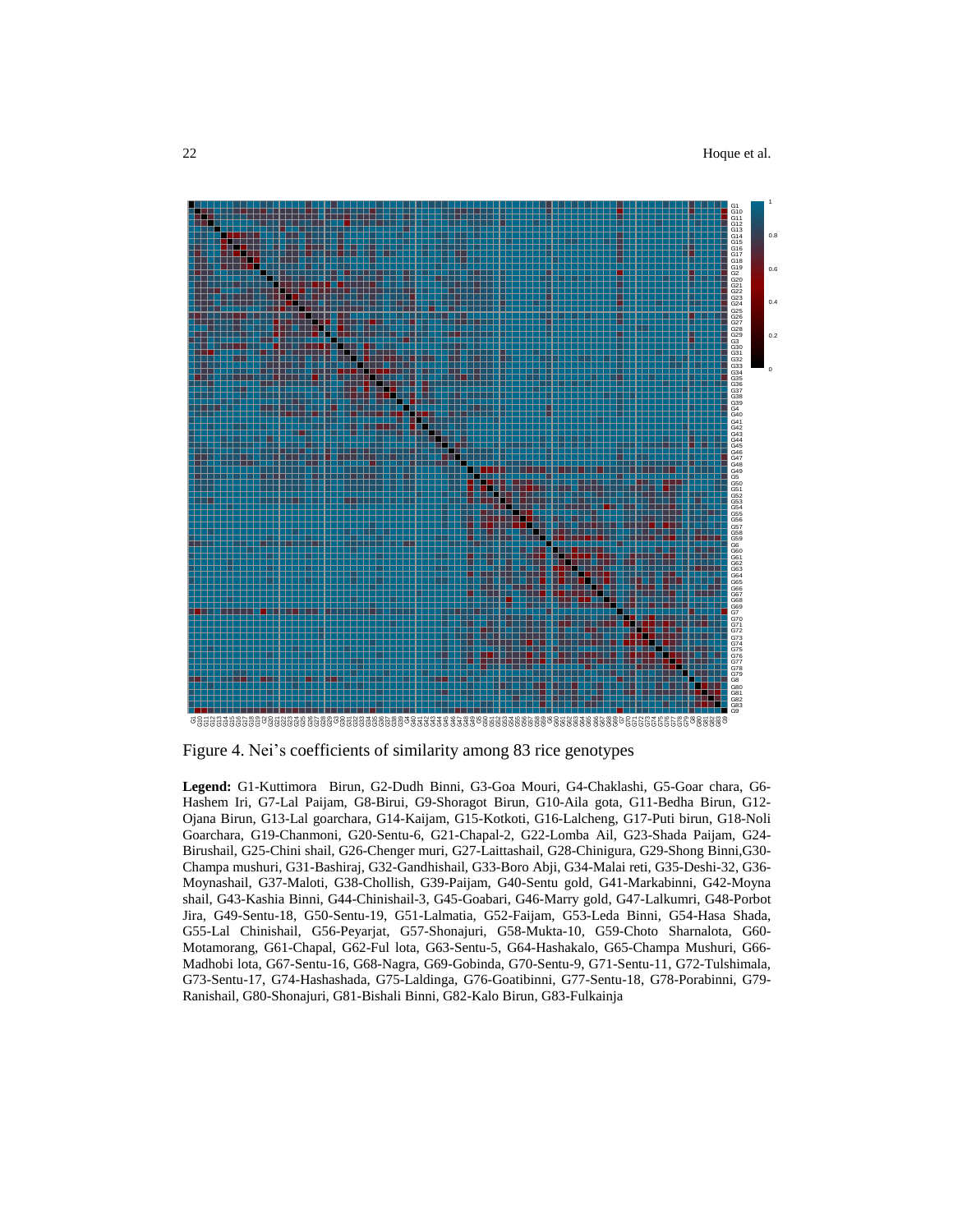

# Figure 5. UPGMA cluster dendrogram showing the genetic relationships between 83 rice landraces of Bangladesh based on the alleles detected by nine microsatellite markers.

**Legend:** 1-Kuttimora Birun, 2-Dudh Binni, 3-Goa Mouri, 4-Chaklashi, 5-Goar chara, 6-Hashem Iri, 7- Lal Paijam, 8-Birui, 9-Shoragot Birun, 10-Aila gota, 11-Bedha Birun, 12-Ojana Birun, 13-Lal goarchara, 14-Kaijam, 15-Kotkoti, 16-Lalcheng, 17-Puti birun, 18-Noli Goarchara, 19-Chanmoni, 20- Sentu-6, 21-Chapal-2, 22-Lomba Ail, 23-Shada Paijam, 24-Birushail, 25-Chini shail, 26-Chenger muri, 27-Laittashail, 28-Chinigura, 29-Shong Binni,30-Champa mushuri, 31-Bashiraj, 32-Gandhishail, 33- Boro Abji, 34-Malai reti, 35-Deshi-32, 36-Moynashail, 37-Maloti, 38-Chollish, 39-Paijam, 40-Sentu gold, 41-Markabinni, 42-Moyna shail, 43-Kashia Binni, 44-Chinishail-3, 45-Goabari, 46-Marry gold, 47-Lalkumri, 48-Porbot Jira, 49-Sentu-18, 50-Sentu-19, 51-Lalmatia, 52-Faijam, 53-Leda Binni, 54- Hasa Shada, 55-Lal Chinishail, 56-Peyarjat, 57-Shonajuri, 58-Mukta-10, 59-Choto Sharnalota, 60- Motamorang, 61-Chapal, 62-Ful lota, 63-Sentu-5, 64-Hashakalo, 65-Champa Mushuri, 66-Madhobi lota, 67-Sentu-16, 68-Nagra, 69-Gobinda, 70-Sentu-9, 71-Sentu-11, 72-Tulshimala, 73-Sentu-17, 74- Hashashada, 75-Laldinga, 76-Goatibinni, 77-Sentu-18, 78-Porabinni, 79-Ranishail, 80-Shonajuri, 81- Bishali Binni, 82-Kalo Birun, 83-Fulkainja

#### **CONCLUSION**

An SSR based screening of 83 rice genotypes using 09 SSR markers demonstrated a total of 262 alleles with an average of 26 alleles per locus. The highest PIC value was recorded for primer RM336 and that was the lowest for the primer RM262.Therefore, it can be concluded that RM336 was the best marker for the identification of rice genotypes followed by RM248, RM585, RM2412b, RM224, and RM493. SSR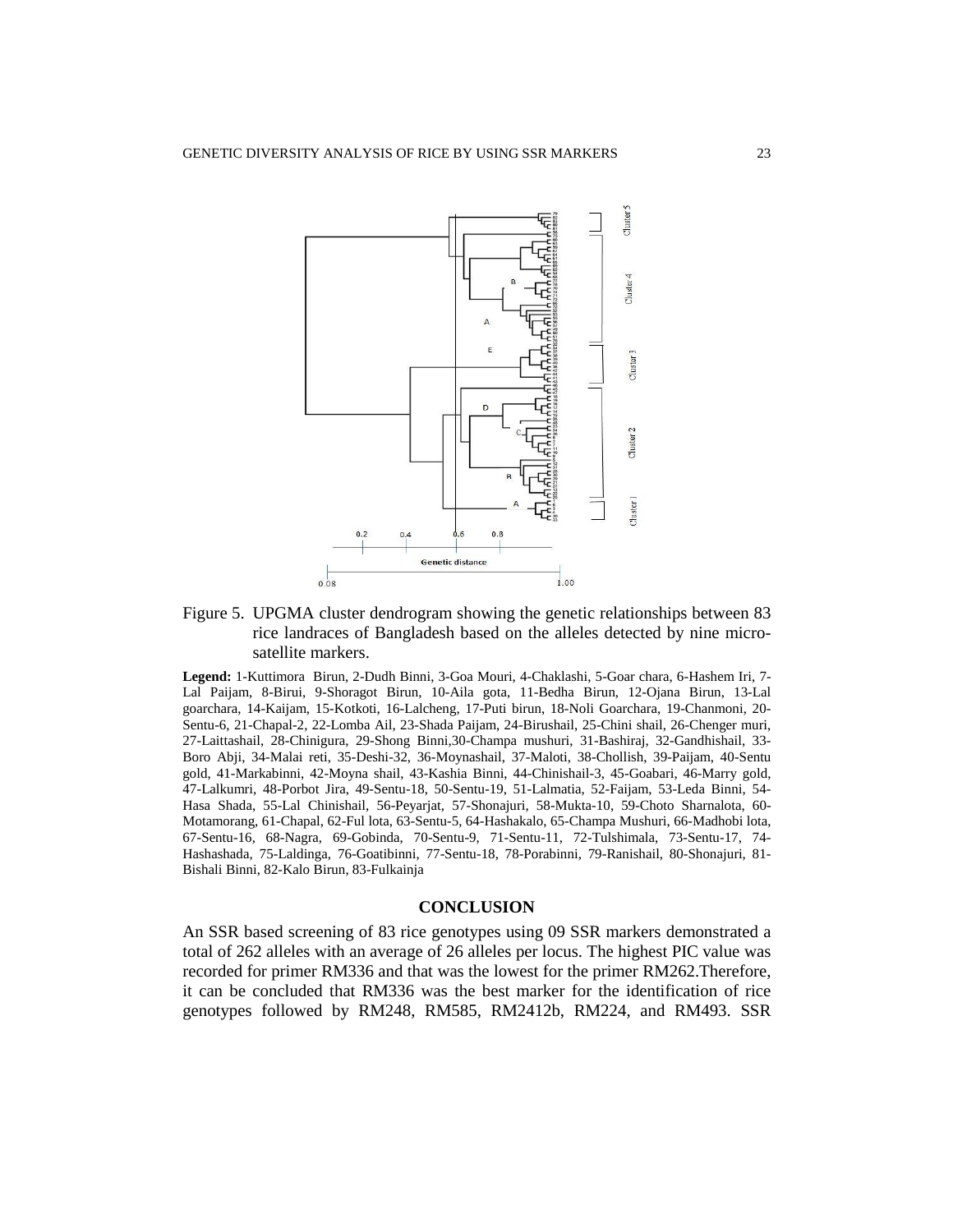markers used in this study were convenient and polymorphic. The genotypes G82, G77, G68, G50, and G1; G65, G37, and G10; G71 and G11; G25 and G14; G39 and G27 have 100% genetic similarity according to the pair wise genetic similarity indexes. Genotype G10 had the least similarity (0.44 percent) to genotype G9, G16 with G17, G22 with G29, G28 with G30, and so on. The dendrogram based on UPGMA and Nei's genetic distance classified the landraces into 5 clusters with a similarity coefficient of 0.6. Cluster 2 had maximum thirty-two genotypes followed by cluster 4. The landraces that were derivatives of genetically similar types were clustered together on the dendrogram. Landraces that are genetically distant such as Lalcheng and Putibirun; Shong Binni and Lomba Ail; Chinigura and Champa mushuri; Shoragot Birun and Puti Biruin could be chosen as parents for future breeding projects. This could promote diversity, leading to a high productivity index in terms of increased output and overall quality.

#### **REFERENCES**

- Amanda, J.G., Tai, T.H., Coburn, J., Kresovich, S. and McCouch, S. (2004). Genetic structure and diversity in *Oryza sativa* L. *Genetics*, 169: 1631-1638.
- Ananda, I.J. and Rawat, D.S. (1984). Genetic diversity, combining ability and heterosis in brown mustard. *Indian Journal of Genetics,* 44: 226-234.
- De, R.N., Setharam, R., Sinha, M.K. and Banarjee, S.P. (1988). Genetic divergence in rice. *Indian Journal of Genetics,* 48: 189-194.
- Dutta, R.K., Lahiri, B.P. and Baset Mian, M.A. (1998). Characterization of some aromatic and fine rice cultivars in relation to their phsico-chemical quality of grains. *Indian Journal of Plant Physilogy,* 3(1): 61-64.
- IRGSP. (2005). The map-based sequence of the rice genome. *Nature*, 436: 793-800.
- Jackson, M.T. (1995). Protecting the heritage of rice biodiversity. *Geo Journal*, 35: 267-274.
- Khush, G.S. (2005). What it will take to feed 5.0 billion rice consumers in 2030. *Plant Molecular Biology,* 59: 1-6.
- Liu, K. and Muse, S.V. (2005). Power Marker: Integrated analysis environment for genetic marker data. *Bioinformatics*, 21: 2128-2129.
- McCouch, S.R., Teytelman, l., Xu, Y., Lobos, K.B., Clare, K., Walton, M., Fu, B., Maghirang, R., Li, Z., Xing, Y., Zang, Q., Kono, I., Yano, M., Fjellstrom, R., DeClerck, G., Schneider, D., Cartinhour, S., Ware, D. and Stein, L. (2002). Development and mapping of 2240 new SSR markers for rice (*Oryza sativa* L.). *DNA Research*, 9: 199-207.
- Nei M. (1972). Genetic Distance between populations. *American Naturalis*t, 106: 283-292.
- Panaud, O., Chen, X. and McCouch, S.R. (1996). Development of microsatellites markers and characterization of simple sequence length polymorphism (SSLP) in rice (*O. sativa* L.). *Molecular and General Genetics,* 252: 597-607.
- Ramkumar, G., Biswal, A.K., Mohan, K.M., Sakthivel, K., Sivaranjanj, A.K.P., Neeraja, C.N., Ram, T., Balachandran, S.M., Sundaram, R.M. and Prasad, M.S. (2010).